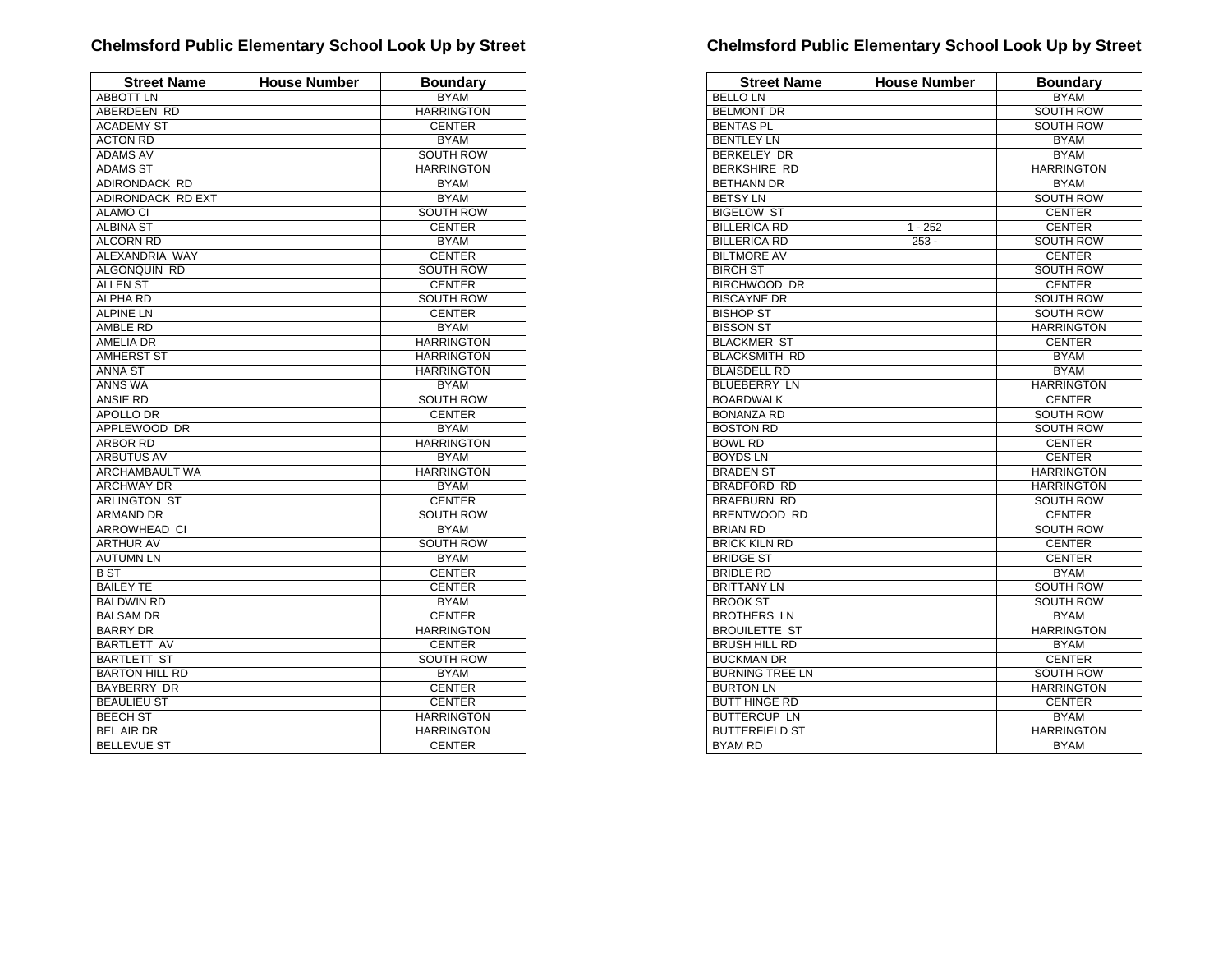| <b>Street Name</b>     | <b>House Number</b> | <b>Boundary</b>   |
|------------------------|---------------------|-------------------|
| C ST                   |                     | <b>CENTER</b>     |
| <b>CADY LN</b>         |                     | <b>BYAM</b>       |
| <b>CAMBRIDGE ST</b>    |                     | <b>SOUTH ROW</b>  |
| <b>CAMPERS TR</b>      |                     | <b>HARRINGTON</b> |
| <b>CANAL ST</b>        |                     | <b>CENTER</b>     |
| <b>CANTER RD</b>       |                     | <b>BYAM</b>       |
| <b>CARLETON AV</b>     |                     | <b>CENTER</b>     |
| <b>CARLISLE ST</b>     |                     | <b>CENTER</b>     |
| <b>CAROLYN AV</b>      |                     | <b>HARRINGTON</b> |
| <b>CARRIAGE DR</b>     |                     | <b>BYAM</b>       |
| CART PATH RD           |                     | <b>HARRINGTON</b> |
| <b>CARTER DR</b>       |                     | <b>CENTER</b>     |
| CASTLEWOOD DR          |                     | <b>HARRINGTON</b> |
| CATAMARAN DR           |                     | <b>HARRINGTON</b> |
| <b>CATHY RD</b>        |                     | <b>BYAM</b>       |
| <b>CEDAR ST</b>        |                     | <b>HARRINGTON</b> |
| <b>CEMETERY LN</b>     |                     | <b>HARRINGTON</b> |
| <b>CENTRAL SQ</b>      |                     | <b>CENTER</b>     |
| <b>CHAMBERLAIN RD</b>  |                     | <b>BYAM</b>       |
| <b>CHARLEMONT CT</b>   |                     | <b>HARRINGTON</b> |
| <b>CHARLES WA</b>      |                     | <b>CENTER</b>     |
| <b>CHARLESGATE RD</b>  |                     | <b>SOUTH ROW</b>  |
| <b>CHATHAM RD</b>      |                     | <b>SOUTH ROW</b>  |
| <b>CHECKERBERRY LN</b> |                     | <b>HARRINGTON</b> |
| <b>CHELMSFORD ST</b>   |                     | <b>CENTER</b>     |
| CHESTNUT AV            |                     | <b>BYAM</b>       |
| CHESTNUT HILL RD       |                     | <b>BYAM</b>       |
| <b>CHURCH ST</b>       |                     | <b>HARRINGTON</b> |
| CHURCHILL RD           |                     | <b>CENTER</b>     |
| <b>CLANCY ST</b>       |                     | <b>CENTER</b>     |
| <b>CLARISSA RD</b>     |                     | <b>SOUTH ROW</b>  |
| <b>CLARKE AV</b>       |                     | <b>CENTER</b>     |
| <b>CLAUDE RD</b>       |                     | <b>CENTER</b>     |
| <b>CLEAR ST</b>        |                     | <b>CENTER</b>     |
| <b>CLIFF RD</b>        |                     | <b>BYAM</b>       |
| <b>CLINTON AV</b>      |                     | <b>CENTER</b>     |
| <b>CLIPPER LN</b>      |                     | <b>SOUTH ROW</b>  |
| <b>CLOVER HILL DR</b>  |                     | <b>BYAM</b>       |
| CLYDESDALE RD          |                     | <b>BYAM</b>       |
| <b>COACH RD</b>        |                     | <b>BYAM</b>       |
| <b>COLONIAL DR</b>     |                     | <b>CENTER</b>     |
| <b>COLONIAL TE</b>     |                     | <b>CENTER</b>     |
| <b>COLUMBIA ST</b>     |                     | <b>HARRINGTON</b> |
| <b>COLUMBUS AV</b>     |                     | <b>CENTER</b>     |
| COMANCHE CI            |                     | <b>SOUTH ROW</b>  |
| <b>COMBS WA</b>        |                     | <b>BYAM</b>       |

| <b>Street Name</b>       | <b>House Number</b> | <b>Boundary</b>   |
|--------------------------|---------------------|-------------------|
| <b>COMMON ST</b>         |                     | <b>BYAM</b>       |
| <b>CONCORD RD</b>        |                     | <b>SOUTH ROW</b>  |
| <b>CONESTOGA RD</b>      |                     | <b>BYAM</b>       |
| <b>CONIFER HILL RD</b>   |                     | <b>CENTER</b>     |
| <b>COOLIDGE ST</b>       |                     | <b>HARRINGTON</b> |
| <b>CORAL AV</b>          |                     | <b>HARRINGTON</b> |
| <b>COREY ST</b>          |                     | <b>HARRINGTON</b> |
| <b>CORTEZ ST</b>         |                     | <b>CENTER</b>     |
| <b>COTTAGE ROW</b>       |                     | <b>HARRINGTON</b> |
| <b>COUNTRY CLUB DR</b>   |                     | SOUTH ROW         |
| <b>COUNTY RD</b>         |                     | <b>HARRINGTON</b> |
| <b>COURTHOUSE LN</b>     |                     | <b>CENTER</b>     |
| COURTLAND DR             |                     | <b>BYAM</b>       |
| <b>COVE ST</b>           |                     | <b>CENTER</b>     |
| <b>CRABAPPLE LN</b>      |                     | <b>BYAM</b>       |
| <b>CRAIG RD</b>          |                     | <b>SOUTH ROW</b>  |
| <b>CRANBERRY LN</b>      |                     | <b>SOUTH ROW</b>  |
| CRESCENT DR              |                     | SOUTH ROW         |
| CROCKETT DR              |                     | <b>SOUTH ROW</b>  |
| <b>CROOKED SPRING RD</b> |                     | <b>HARRINGTON</b> |
| <b>CROSBY LN</b>         |                     | <b>CENTER</b>     |
| <b>CROSS ST</b>          |                     | <b>HARRINGTON</b> |
| <b>CUSHING PL</b>        |                     | <b>BYAM</b>       |
| <b>CYPRESS ST</b>        |                     | <b>CENTER</b>     |
| <b>DAKOTA DR</b>         |                     | <b>SOUTH ROW</b>  |
| <b>DALTON RD</b>         |                     | <b>CENTER</b>     |
| DANFORTH LN              |                     | <b>HARRINGTON</b> |
| <b>DARTMOUTH ST</b>      |                     | <b>HARRINGTON</b> |
| <b>DAVIS RD</b>          |                     | <b>CENTER</b>     |
| <b>DAWN DR</b>           |                     | <b>CENTER</b>     |
| <b>DAYTON ST</b>         |                     | <b>HARRINGTON</b> |
| <b>DEANALN</b>           |                     | <b>BYAM</b>       |
| <b>DECA DR</b>           |                     | <b>CENTER</b>     |
| <b>DEER RUN LN</b>       |                     | <b>SOUTH ROW</b>  |
| <b>DELMORE DR</b>        |                     | <b>CENTER</b>     |
| <b>DELPHALN</b>          |                     | <b>BYAM</b>       |
| <b>DELWOOD RD</b>        |                     | <b>CENTER</b>     |
| DENNISON RD              |                     | <b>HARRINGTON</b> |
| <b>DERRINGER RD</b>      |                     | <b>SOUTH ROW</b>  |
| <b>DEVONSHIRE XING</b>   |                     | <b>CENTER</b>     |
| <b>DEWOLF DR</b>         |                     | <b>SOUTH ROW</b>  |
| <b>DIAMOND ST</b>        |                     | <b>HARRINGTON</b> |
| <b>DIAMOND TE</b>        |                     | <b>HARRINGTON</b> |
| <b>DIANE LN</b>          |                     | <b>CENTER</b>     |
| <b>DOBSON RD</b>         |                     | <b>SOUTH ROW</b>  |
| <b>DOMINIC DR</b>        |                     | <b>SOUTH ROW</b>  |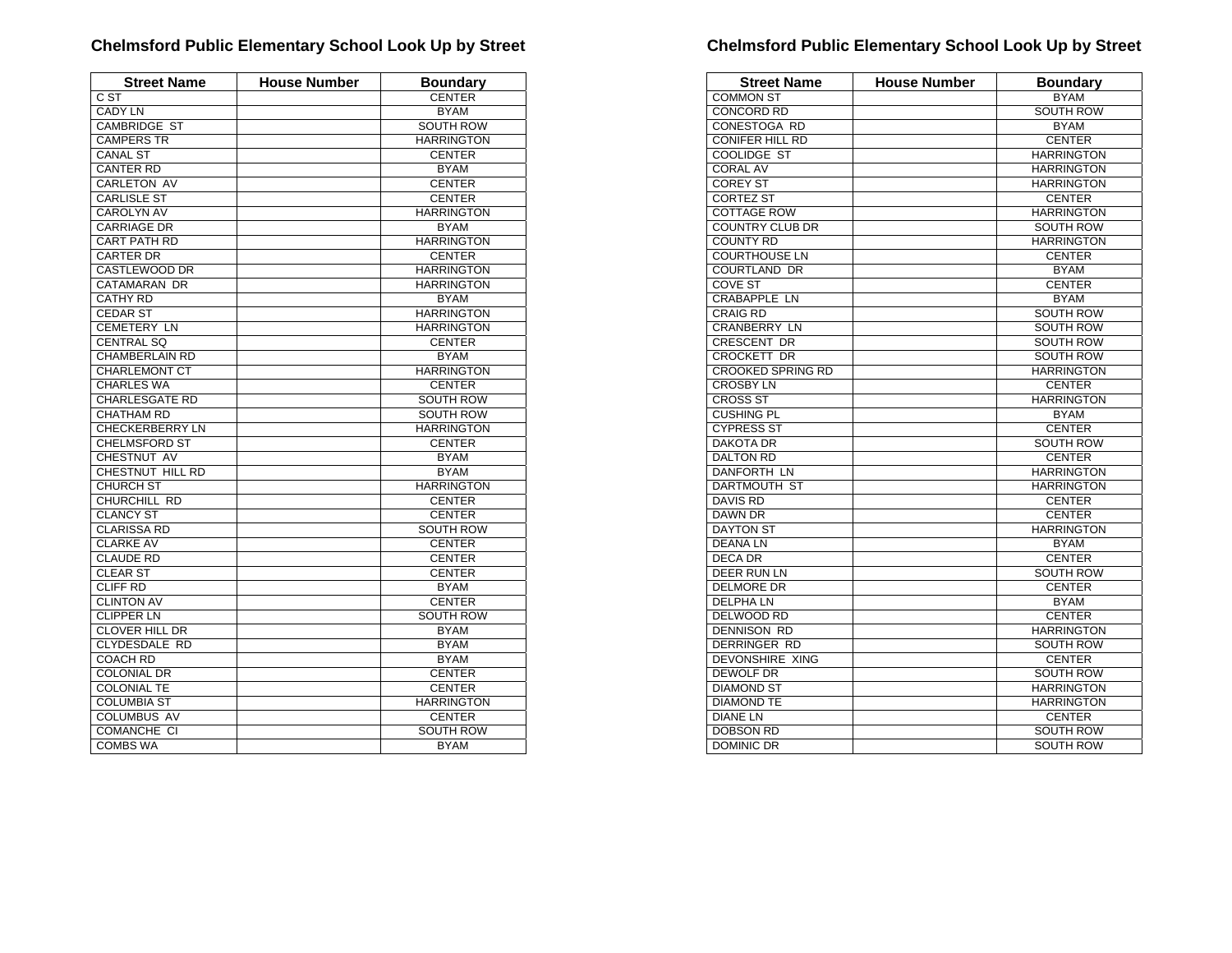| <b>Street Name</b>      | <b>House Number</b> | <b>Boundary</b>   |
|-------------------------|---------------------|-------------------|
| <b>DONALD AV</b>        |                     | <b>CENTER</b>     |
| <b>DONNA RD</b>         |                     | <b>SOUTH ROW</b>  |
| DORAL DR                |                     | <b>HARRINGTON</b> |
| <b>DORIS DR</b>         |                     | <b>HARRINGTON</b> |
| <b>DORRENCE ST</b>      |                     | <b>CENTER</b>     |
| <b>DOUGLAS RD</b>       |                     | <b>BYAM</b>       |
| <b>DOWNING PL</b>       |                     | <b>BYAM</b>       |
| DOYLE CI                |                     | <b>CENTER</b>     |
| <b>DRAYCOACH DR</b>     |                     | <b>BYAM</b>       |
| <b>DREW CI</b>          |                     | <b>SOUTH ROW</b>  |
| DREXEL DR               |                     | <b>HARRINGTON</b> |
| DRIFTWOOD DR            |                     | <b>BYAM</b>       |
| <b>DRISCOLL CI</b>      |                     | <b>CENTER</b>     |
| DRUM HILL RD            |                     | <b>HARRINGTON</b> |
| <b>DRUMMER LN</b>       |                     | <b>SOUTH ROW</b>  |
| <b>DULGARIAN TE</b>     |                     | <b>CENTER</b>     |
| <b>DUNSHIRE DR</b>      |                     | <b>HARRINGTON</b> |
| <b>DUNSTABLE RD</b>     |                     | <b>HARRINGTON</b> |
| <b>DUNSTAN RD</b>       |                     | <b>CENTER</b>     |
| E PUTNAM AV             |                     | <b>SOUTH ROW</b>  |
| E RANDALL RD            |                     | <b>CENTER</b>     |
| E SHEPPARD LN           |                     | <b>CENTER</b>     |
| <b>EAGLE CLIFF RD</b>   |                     | <b>SOUTH ROW</b>  |
| <b>EAGLE NEST RD</b>    |                     | <b>BYAM</b>       |
| <b>ECLIPSE AV</b>       |                     | <b>CENTER</b>     |
| <b>EDGELAWN AV</b>      |                     | <b>HARRINGTON</b> |
| EDGEWOOD ST             |                     | <b>CENTER</b>     |
| <b>EDWARDS PL</b>       |                     | <b>HARRINGTON</b> |
| <b>EIGHTH AV</b>        |                     | <b>HARRINGTON</b> |
| ELDORADO RD             |                     | <b>SOUTH ROW</b>  |
| <b>ELIZABETH DR</b>     |                     | <b>SOUTH ROW</b>  |
| ELLIOT RD               |                     | <b>SOUTH ROW</b>  |
| <b>ELM ST</b>           |                     | <b>BYAM</b>       |
| <b>EMERSON AV</b>       |                     | <b>CENTER</b>     |
| <b>EMPIRE ST</b>        |                     | <b>SOUTH ROW</b>  |
| EQUESTRIAN LN           |                     | <b>BYAM</b>       |
| <b>ERLIN RD</b>         |                     | <b>CENTER</b>     |
| <b>ESSEX PL</b>         |                     | <b>BYAM</b>       |
| <b>ESTHER DR</b>        |                     | <b>HARRINGTON</b> |
| <b>ETTA ST</b>          |                     | <b>SOUTH ROW</b>  |
| <b>EUGENIE TE</b>       |                     | <b>SOUTH ROW</b>  |
| <b>EVANS WAY</b>        |                     | <b>BYAM</b>       |
| <b>EVERGREEN ST</b>     |                     | <b>CENTER</b>     |
| <b>FAIR ST</b>          |                     | <b>CENTER</b>     |
| <b>FAIRBANKS RD</b>     |                     | <b>CENTER</b>     |
| <b>FAIRBANKS RD EXT</b> |                     | <b>CENTER</b>     |

| <b>Street Name</b>     | <b>House Number</b> | <b>Boundary</b>   |
|------------------------|---------------------|-------------------|
| <b>FAIRMOUNT ST</b>    |                     | <b>HARRINGTON</b> |
| <b>FAIRVIEW ST</b>     |                     | <b>HARRINGTON</b> |
| <b>FARLEY BROOK RD</b> |                     | <b>SOUTH ROW</b>  |
| <b>FAY ST</b>          |                     | <b>SOUTH ROW</b>  |
| <b>FENWICK RD</b>      |                     | <b>SOUTH ROW</b>  |
| <b>FERN ST</b>         |                     | <b>CENTER</b>     |
| <b>FIELD ST</b>        |                     | <b>CENTER</b>     |
| <b>FIELDSTONE TE</b>   |                     | <b>BYAM</b>       |
| <b>FIFTH AV</b>        |                     | <b>HARRINGTON</b> |
| <b>FIFTH LN</b>        |                     | <b>BYAM</b>       |
| <b>FIRST AV</b>        |                     | <b>HARRINGTON</b> |
| <b>FIRST LN</b>        |                     | <b>BYAM</b>       |
| <b>FIRST ST</b>        |                     | <b>SOUTH ROW</b>  |
| <b>FISHER RD</b>       |                     | SOUTH ROW         |
| <b>FISKE AV</b>        |                     | <b>HARRINGTON</b> |
| FLEETWOOD DR           |                     | <b>SOUTH ROW</b>  |
| <b>FLETCHER ST</b>     |                     | <b>CENTER</b>     |
| <b>FLINT ST</b>        |                     | <b>CENTER</b>     |
| <b>FOOTPATH RD</b>     |                     | <b>BYAM</b>       |
| <b>FORREST ST</b>      |                     | <b>CENTER</b>     |
| <b>FOURTH AV</b>       |                     | <b>HARRINGTON</b> |
| <b>FOURTH LN</b>       |                     | <b>BYAM</b>       |
| FOX HAVEN WA           |                     | <b>BYAM</b>       |
| <b>FRANCIS ST</b>      |                     | <b>CENTER</b>     |
| <b>FRANK ST</b>        |                     | <b>HARRINGTON</b> |
| <b>FREDERICK ST</b>    |                     | SOUTH ROW         |
| <b>FREEMAN RD</b>      |                     | <b>SOUTH ROW</b>  |
| <b>FULLER RD</b>       |                     | <b>CENTER</b>     |
| <b>GAIL ST</b>         |                     | <b>SOUTH ROW</b>  |
| <b>GALLOWAY RD</b>     |                     | <b>BYAM</b>       |
| <b>GALLUP DR</b>       |                     | <b>SOUTH ROW</b>  |
| <b>GARLAND RD</b>      |                     | <b>BYAM</b>       |
| <b>GARRISON RD</b>     |                     | <b>BYAM</b>       |
| <b>GARY RD</b>         |                     | <b>SOUTH ROW</b>  |
| <b>GAY ST</b>          |                     | <b>HARRINGTON</b> |
| <b>GELDING RD</b>      |                     | <b>BYAM</b>       |
| <b>GEORGE ST</b>       |                     | <b>SOUTH ROW</b>  |
| <b>GIFFORD LN</b>      |                     | <b>BYAM</b>       |
| <b>GILWOOD AV</b>      |                     | <b>SOUTH ROW</b>  |
| <b>GLEN AV</b>         |                     | <b>CENTER</b>     |
| <b>GLENDALE RD</b>     |                     | <b>HARRINGTON</b> |
| <b>GOLDEN COVE RD</b>  |                     | <b>CENTER</b>     |
| <b>GORHAM ST</b>       |                     | <b>CENTER</b>     |
| <b>GRACE ST</b>        |                     | <b>HARRINGTON</b> |
| <b>GRADY DR</b>        |                     | SOUTH ROW         |
| <b>GRANDVIEW RD</b>    |                     | <b>CENTER</b>     |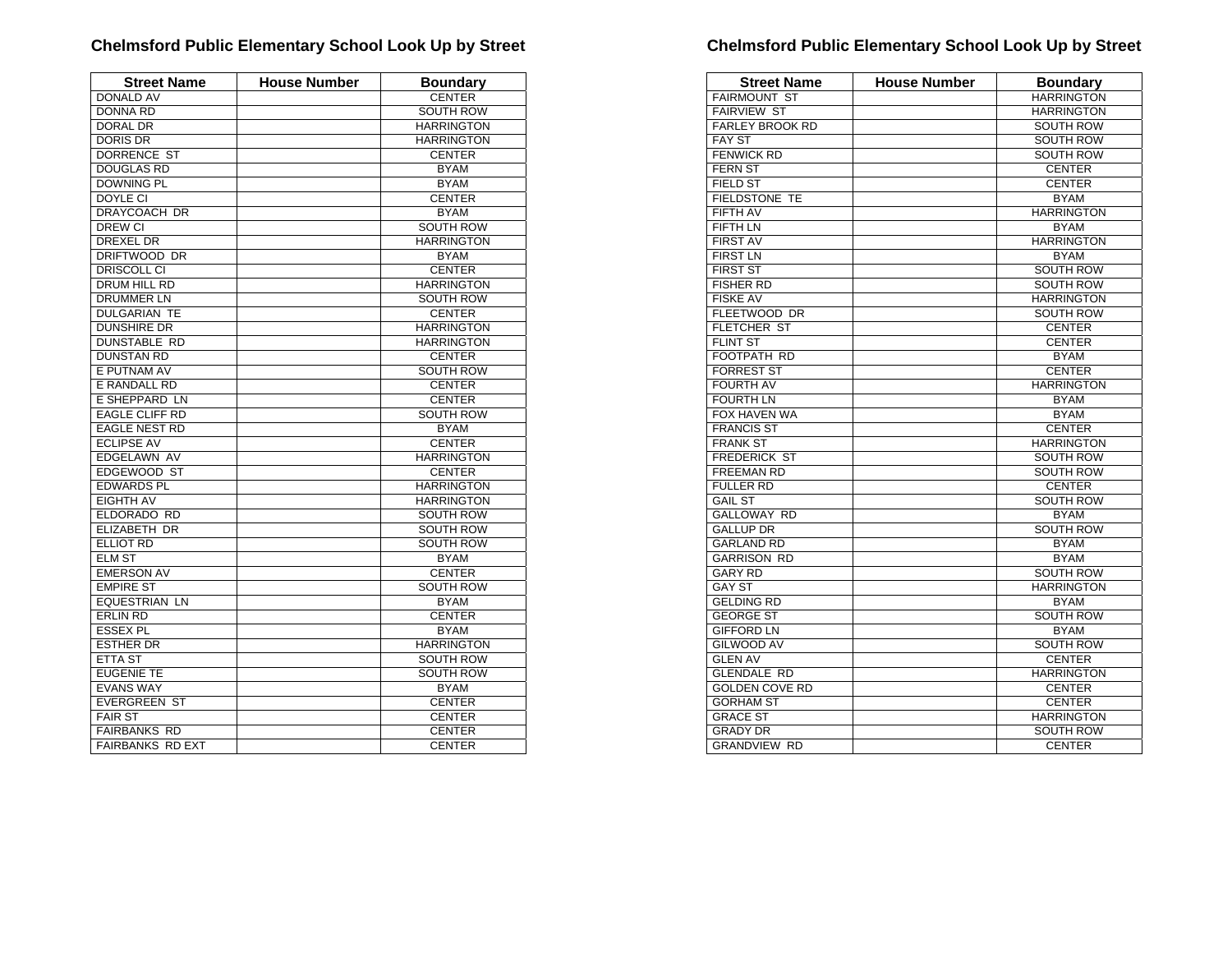| <b>Street Name</b>     | <b>House Number</b> | <b>Boundary</b>   |
|------------------------|---------------------|-------------------|
| <b>GRANITEVILLE RD</b> |                     | <b>HARRINGTON</b> |
| <b>GRANT ST</b>        |                     | <b>HARRINGTON</b> |
| <b>GREEN ACRE LN</b>   |                     | <b>SOUTH ROW</b>  |
| <b>GREEN VALLEY DR</b> |                     | <b>SOUTH ROW</b>  |
| <b>GREEN WA</b>        |                     | <b>SOUTH ROW</b>  |
| <b>GREGORY RD</b>      |                     | <b>CENTER</b>     |
| <b>GRISTONE RD</b>     |                     | <b>BYAM</b>       |
| <b>GROTON RD</b>       |                     | <b>HARRINGTON</b> |
| <b>GROVE ST</b>        |                     | <b>CENTER</b>     |
| <b>HALL RD</b>         |                     | SOUTH ROW         |
| <b>HANCOCK DR</b>      |                     | <b>SOUTH ROW</b>  |
| <b>HARDING ST</b>      |                     | <b>HARRINGTON</b> |
| <b>HAROLD ST</b>       |                     | SOUTH ROW         |
| <b>HART RD</b>         |                     | <b>BYAM</b>       |
| <b>HARVARD ST</b>      |                     | <b>HARRINGTON</b> |
| <b>HARVEY RD</b>       |                     | SOUTH ROW         |
| <b>HATIKVA WAY</b>     |                     | <b>HARRINGTON</b> |
| <b>HAWTHORNE LN</b>    |                     | <b>BYAM</b>       |
| <b>HAZEN ST</b>        |                     | <b>SOUTH ROW</b>  |
| <b>HELEN WA</b>        |                     | <b>BYAM</b>       |
| <b>HEMLOCK DR</b>      |                     | <b>CENTER</b>     |
| <b>HERBERT RD</b>      |                     | SOUTH ROW         |
| <b>HICKORY LN</b>      |                     | <b>SOUTH ROW</b>  |
| <b>HIDDEN WA</b>       |                     | <b>CENTER</b>     |
| <b>HIGATE RD</b>       |                     | <b>SOUTH ROW</b>  |
| <b>HIGH ST</b>         | 26 - 190            | <b>BYAM</b>       |
| <b>HIGH ST</b>         | $1 - 25$            | <b>SOUTH ROW</b>  |
| <b>HIGHLAND AV</b>     |                     | <b>HARRINGTON</b> |
| <b>HILDRETH ST</b>     |                     | <b>CENTER</b>     |
| <b>HILLCREST DR</b>    |                     | <b>CENTER</b>     |
| <b>HILLSIDE LN</b>     |                     | <b>BYAM</b>       |
| <b>HILLTOP TE</b>      |                     | <b>CENTER</b>     |
| <b>HITCHIN POST RD</b> |                     | <b>BYAM</b>       |
| <b>HOLLOW RIDGE RD</b> |                     | <b>HARRINGTON</b> |
| <b>HOLLY DR</b>        |                     | SOUTH ROW         |
| <b>HOLMES ST</b>       |                     | <b>HARRINGTON</b> |
| <b>HOLSTEIN DR</b>     |                     | <b>BYAM</b>       |
| <b>HOLT ST</b>         |                     | <b>HARRINGTON</b> |
| HOPE ST                |                     | <b>HARRINGTON</b> |
| HORNBEAM HILL RD       |                     | <b>CENTER</b>     |
| HORSESHOE RD           |                     | <b>BYAM</b>       |
| <b>HOSTLER RD</b>      |                     | <b>BYAM</b>       |
| <b>HOUSATONIC AV</b>   |                     | <b>CENTER</b>     |
| <b>HOWARD RD</b>       |                     | <b>SOUTH ROW</b>  |
| <b>HOYT DR</b>         |                     | <b>SOUTH ROW</b>  |
| <b>HUGO LN</b>         |                     | <b>SOUTH ROW</b>  |

| <b>Street Name</b>     | <b>House Number</b> | <b>Boundary</b>   |
|------------------------|---------------------|-------------------|
| <b>HUNT RD</b>         |                     | <b>BYAM</b>       |
| <b>HUNTLEY ST</b>      |                     | <b>CENTER</b>     |
| <b>IDEAL AV</b>        |                     | <b>CENTER</b>     |
| <b>INDEPENDENCE DR</b> |                     | <b>CENTER</b>     |
| <b>INDIAN DR</b>       |                     | <b>CENTER</b>     |
| <b>INDUSTRIAL AV</b>   |                     | <b>CENTER</b>     |
| <b>J FERREIRA LN</b>   |                     | <b>CENTER</b>     |
| <b>JAGGED ROCK RD</b>  |                     | <b>BYAM</b>       |
| <b>JAIMIE LN</b>       |                     | <b>SOUTH ROW</b>  |
| <b>JAMES ST</b>        |                     | <b>HARRINGTON</b> |
| <b>JANET RD</b>        |                     | <b>SOUTH ROW</b>  |
| <b>JEAN AV</b>         |                     | <b>CENTER</b>     |
| JENNAFER LN            |                     | <b>CENTER</b>     |
| <b>JENSEN AVE</b>      |                     | <b>CENTER</b>     |
| <b>JERRIDGE LN</b>     |                     | <b>SOUTH ROW</b>  |
| <b>JESSIE RD</b>       |                     | <b>SOUTH ROW</b>  |
| <b>JOHN ST</b>         |                     | <b>HARRINGTON</b> |
| <b>JOHNSON RD</b>      |                     | <b>BYAM</b>       |
| <b>JONATHAN LN</b>     |                     | <b>BYAM</b>       |
| <b>JORDAN ST</b>       |                     | <b>HARRINGTON</b> |
| <b>JOY ST</b>          |                     | <b>HARRINGTON</b> |
| <b>JOYCE ST</b>        |                     | <b>CENTER</b>     |
| <b>JUDITH RD</b>       |                     | <b>SOUTH ROW</b>  |
| <b>JULIO ST</b>        |                     | <b>SOUTH ROW</b>  |
| <b>JUNIPER ST</b>      |                     | <b>CENTER</b>     |
| <b>JUSTIN RD</b>       |                     | <b>SOUTH ROW</b>  |
| <b>KASTRAKI PL</b>     |                     | <b>SOUTH ROW</b>  |
| <b>KATE LN</b>         |                     | <b>SOUTH ROW</b>  |
| <b>KATRINA RD</b>      |                     | <b>CENTER</b>     |
| <b>KELSHILL RD</b>     |                     | <b>HARRINGTON</b> |
| <b>KENNEDY DR</b>      |                     | <b>HARRINGTON</b> |
| <b>KENSINGTON DR</b>   |                     | SOUTH ROW         |
| <b>KENWOOD ST</b>      |                     | <b>SOUTH ROW</b>  |
| <b>KIBERD DR</b>       |                     | <b>HARRINGTON</b> |
| <b>KIDDER RD</b>       |                     | <b>BYAM</b>       |
| <b>KIMBERLY CT</b>     |                     | <b>BYAM</b>       |
| <b>KING ST</b>         |                     | <b>SOUTH ROW</b>  |
| <b>KIRBY LN</b>        |                     | <b>HARRINGTON</b> |
| <b>KNOB HILL RD</b>    |                     | <b>CENTER</b>     |
| <b>KRISTIN DR</b>      |                     | <b>SOUTH ROW</b>  |
| <b>KRISTIN DR EXT</b>  |                     | <b>SOUTH ROW</b>  |
| <b>LADY SLIPPER LN</b> |                     | <b>BYAM</b>       |
| LAFAYETTE TE           |                     | <b>BYAM</b>       |
| <b>LAKESIDE AV</b>     |                     | <b>BYAM</b>       |
| <b>LAMBDA LN</b>       |                     | <b>SOUTH ROW</b>  |
| <b>LAMPLIGHTER LN</b>  |                     | <b>HARRINGTON</b> |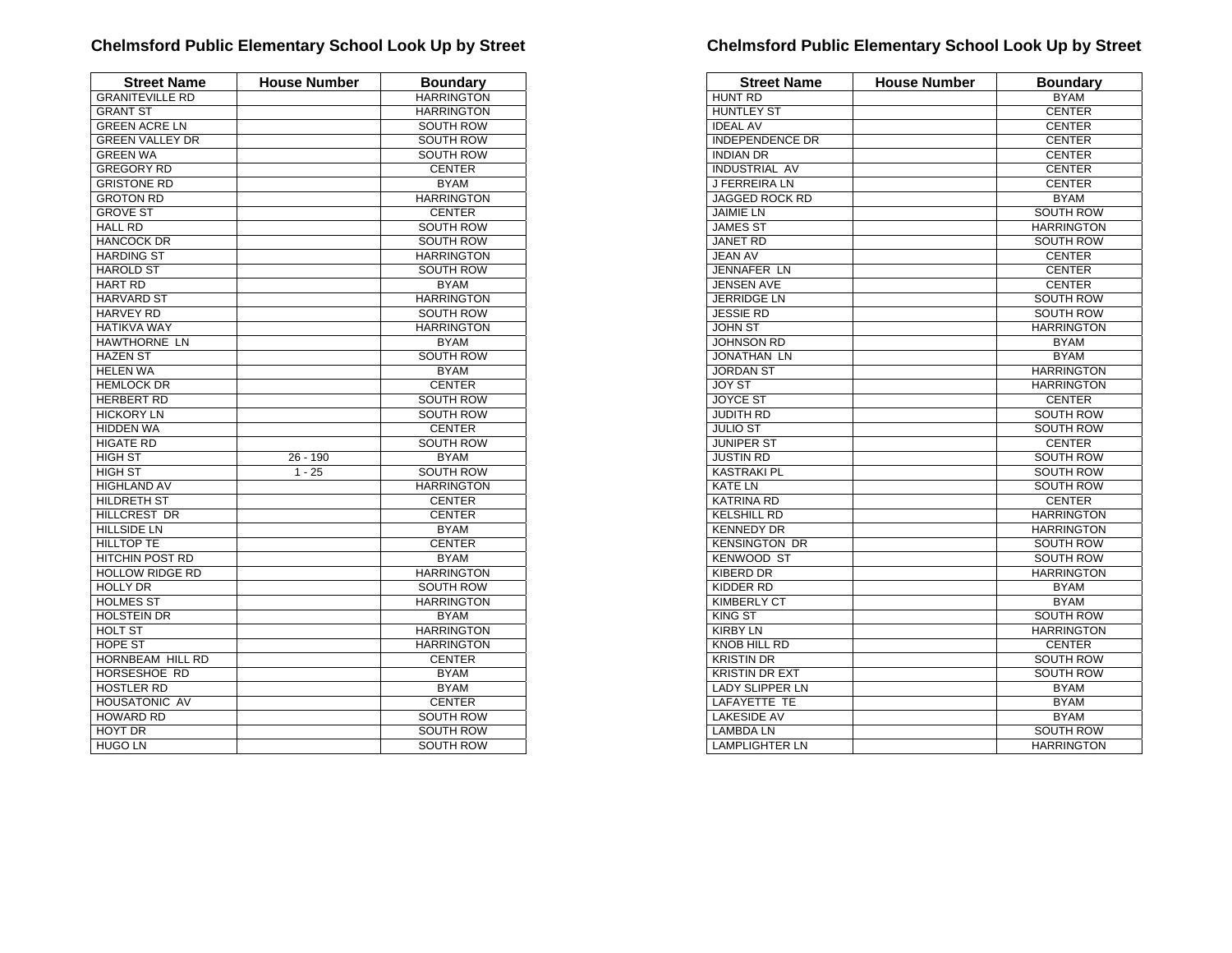| <b>Street Name</b>  | <b>House Number</b> | <b>Boundary</b>   |
|---------------------|---------------------|-------------------|
| <b>LANCASTER AV</b> |                     | <b>CENTER</b>     |
| <b>LANTERN LN</b>   |                     | <b>CENTER</b>     |
| <b>LAREDO DR</b>    |                     | <b>SOUTH ROW</b>  |
| <b>LARKIN AV</b>    |                     | <b>HARRINGTON</b> |
| <b>LARSSEN CI</b>   |                     | <b>CENTER</b>     |
| <b>LATCH RD</b>     |                     | <b>CENTER</b>     |
| LAUDERDALE RD       |                     | <b>SOUTH ROW</b>  |
| <b>LEDGE RD</b>     |                     | <b>HARRINGTON</b> |
| <b>LEEDBURG ST</b>  |                     | <b>HARRINGTON</b> |
| <b>LEITRIM LN</b>   |                     | <b>CENTER</b>     |
| <b>LEMAY WA</b>     |                     | <b>HARRINGTON</b> |
| <b>LEMAY WAY</b>    |                     | <b>HARRINGTON</b> |
| <b>LEMIRE CT</b>    |                     | <b>HARRINGTON</b> |
| <b>LEON ST</b>      |                     | <b>HARRINGTON</b> |
| <b>LILAC LANE</b>   |                     | <b>BYAM</b>       |
| <b>LILLIAN AV</b>   |                     | <b>CENTER</b>     |
| <b>LINDEN ST</b>    |                     | <b>SOUTH ROW</b>  |
| <b>LINWOOD ST</b>   |                     | <b>CENTER</b>     |
| <b>LISA LN</b>      |                     | <b>BYAM</b>       |
| LITTLETON RD        |                     | <b>BYAM</b>       |
| <b>LIVERY RD</b>    |                     | <b>BYAM</b>       |
| <b>LOCKE RD</b>     | 55 - 125            | <b>BYAM</b>       |
| LOCKE RD            | $1 - 54$            | <b>CENTER</b>     |
| <b>LOCUST RD</b>    |                     | <b>BYAM</b>       |
| <b>LOISELLE LN</b>  |                     | <b>HARRINGTON</b> |
| LONGMEADOW RD       |                     | <b>BYAM</b>       |
| LONGSPUR RD         |                     | <b>BYAM</b>       |
| LONGVIEW DR         |                     | <b>HARRINGTON</b> |
| <b>LORD RD</b>      |                     | <b>SOUTH ROW</b>  |
| <b>LORILN</b>       |                     | <b>BYAM</b>       |
| <b>LOVETT LN</b>    |                     | <b>HARRINGTON</b> |
| <b>LUAN CI</b>      |                     | <b>SOUTH ROW</b>  |
| <b>LYNCH WAY</b>    |                     | <b>HARRINGTON</b> |
| <b>LYNN AV</b>      |                     | <b>HARRINGTON</b> |
| <b>MAIN ST</b>      |                     | <b>HARRINGTON</b> |
| <b>MAKAYLA LN</b>   |                     | <b>CENTER</b>     |
| <b>MALLORY ST</b>   |                     | <b>HARRINGTON</b> |
| <b>MANAHAN ST</b>   |                     | <b>CENTER</b>     |
| <b>MANHATTAN DR</b> |                     | <b>SOUTH ROW</b>  |
| <b>MANNING RD</b>   |                     | <b>CENTER</b>     |
| <b>MANOR CI</b>     |                     | <b>SOUTH ROW</b>  |
| MANSFIELD DR        |                     | <b>BYAM</b>       |
| <b>MANSUR ST</b>    |                     | <b>HARRINGTON</b> |
| <b>MANWELL RD</b>   |                     | <b>CENTER</b>     |
| <b>MAPLE AV</b>     |                     | <b>CENTER</b>     |
| <b>MAPLE RD</b>     |                     | <b>BYAM</b>       |

| <b>Street Name</b>        | <b>House Number</b> | <b>Boundary</b>   |
|---------------------------|---------------------|-------------------|
| <b>MARGUERITE RD</b>      |                     | <b>HARRINGTON</b> |
| <b>MARIGOLD LN</b>        |                     | <b>SOUTH ROW</b>  |
| <b>MARINA RD</b>          |                     | <b>SOUTH ROW</b>  |
| <b>MARINEL AV</b>         |                     | <b>HARRINGTON</b> |
| <b>MARION ST</b>          |                     | <b>SOUTH ROW</b>  |
| <b>MAROSE AV</b>          |                     | <b>HARRINGTON</b> |
| <b>MARSHALL ST</b>        |                     | <b>CENTER</b>     |
| <b>MARY LOUIS LN</b>      |                     | <b>CENTER</b>     |
| <b>MASON AV</b>           |                     | <b>BYAM</b>       |
| <b>MATTHEW LN</b>         |                     | <b>CENTER</b>     |
| <b>MAYNARD CI</b>         |                     | <b>HARRINGTON</b> |
| <b>MCCORMICK LN</b>       |                     | <b>BYAM</b>       |
| <b>MCFARLIN RD</b>        |                     | <b>CENTER</b>     |
| <b>MCHUGH FARM LN</b>     |                     | <b>BYAM</b>       |
| <b>MCINTOSH RD</b>        |                     | <b>BYAM</b>       |
| <b>MCMAHON ST</b>         |                     | <b>HARRINGTON</b> |
| <b>MEADOWBROOK RD</b>     |                     | <b>HARRINGTON</b> |
| <b>MEADOWCREST LN</b>     |                     | <b>BYAM</b>       |
| <b>MEEHAN DR</b>          |                     | <b>BYAM</b>       |
| <b>MEETING HOUSE RD</b>   |                     | <b>CENTER</b>     |
| <b>MELODY LN</b>          |                     | <b>CENTER</b>     |
| <b>MERILDA AV</b>         |                     | <b>HARRINGTON</b> |
| <b>MERRITT PL</b>         |                     | <b>CENTER</b>     |
| MIDDLESEX ST              |                     | <b>HARRINGTON</b> |
| <b>MILAND AV</b>          |                     | <b>CENTER</b>     |
| MILESTONE AV              |                     | <b>SOUTH ROW</b>  |
| <b>MILL RD</b>            |                     | <b>SOUTH ROW</b>  |
| <b>MINER AV</b>           |                     | <b>HARRINGTON</b> |
| <b>MINOT AV</b>           |                     | <b>BYAM</b>       |
| <b>MINUTEMAN DR</b>       |                     | SOUTH ROW         |
| <b>MISSION RD</b>         |                     | <b>HARRINGTON</b> |
| <b>MISTY MEADOW RD</b>    |                     | <b>BYAM</b>       |
| <b>MOBILE AV</b>          |                     | <b>BYAM</b>       |
| MOCCASIN LN               |                     | <b>HARRINGTON</b> |
| MONMOUTH ST               |                     | <b>CENTER</b>     |
| <b>MONTCASTLE DR</b>      |                     | <b>SOUTH ROW</b>  |
| <b>MONTCLAIR CI</b>       |                     | <b>SOUTH ROW</b>  |
| MONTVIEW RD               |                     | <b>CENTER</b>     |
| MONUMENT HILL RD          |                     | <b>BYAM</b>       |
| MOONBEAM AV               |                     | <b>CENTER</b>     |
| <b>MOORE ST</b>           |                     | <b>CENTER</b>     |
| <b>MORGAN DR</b>          |                     | <b>CENTER</b>     |
| MORNING GLORY CI          |                     | <b>BYAM</b>       |
| MORROCCO AV               |                     | <b>BYAM</b>       |
| <b>MOUNTAIN LAUREL DR</b> |                     | <b>BYAM</b>       |
| <b>MT AUBURN ST</b>       |                     | <b>SOUTH ROW</b>  |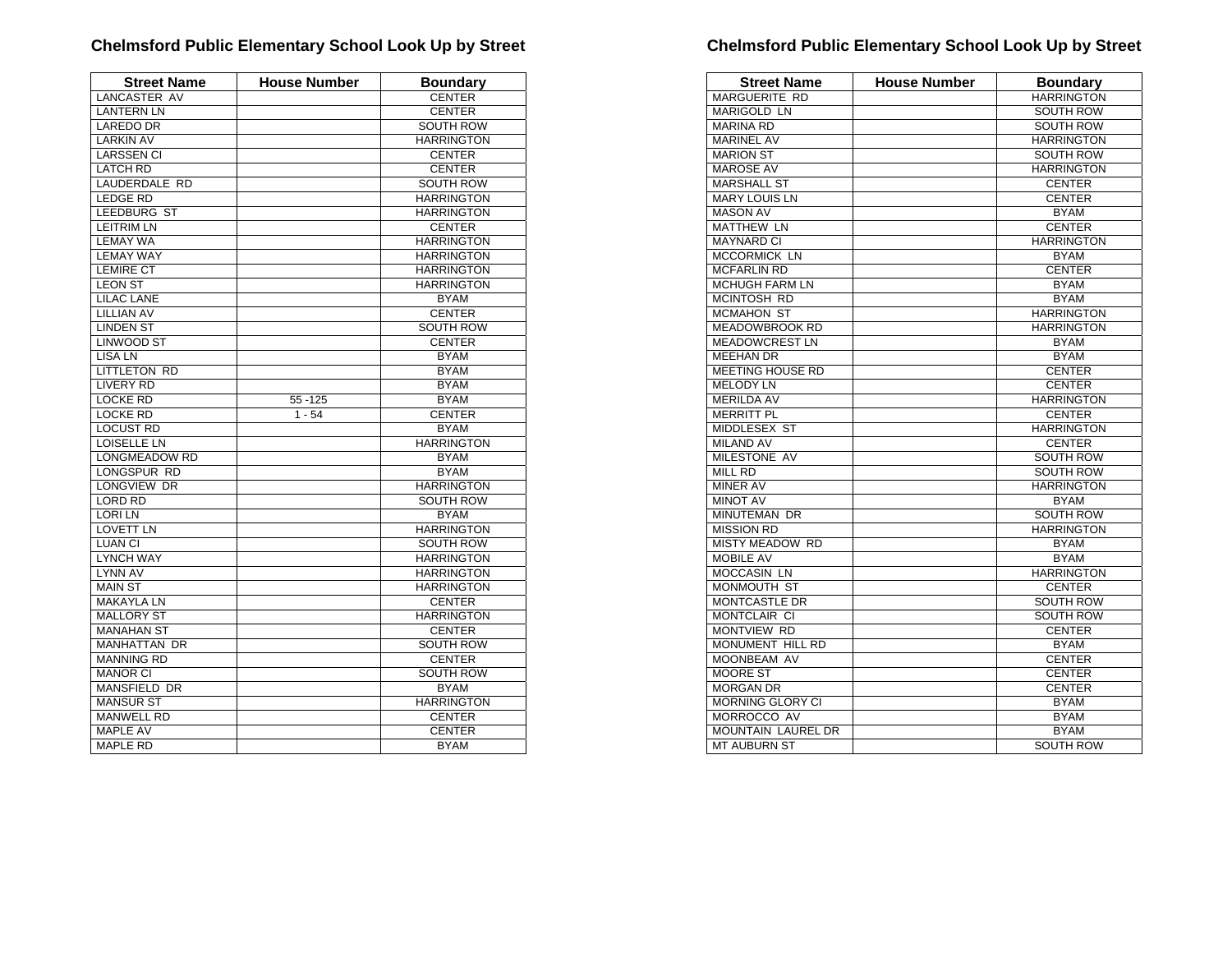| <b>Street Name</b>      | <b>House Number</b> | <b>Boundary</b>   |
|-------------------------|---------------------|-------------------|
| MT PLEASANT ST          |                     | <b>HARRINGTON</b> |
| <b>MURIEL RD</b>        |                     | <b>SOUTH ROW</b>  |
| MURRAY HILL RD          |                     | <b>CENTER</b>     |
| <b>NADINE RD</b>        |                     | <b>SOUTH ROW</b>  |
| <b>NASHOBA DR</b>       |                     | <b>BYAM</b>       |
| <b>NATALIE RD</b>       |                     | <b>BYAM</b>       |
| <b>NAYLOR ST</b>        |                     | <b>HARRINGTON</b> |
| <b>NEEDHAM ST</b>       |                     | <b>HARRINGTON</b> |
| <b>NEVADA DR</b>        |                     | SOUTH ROW         |
| <b>NEW FLETCHER ST</b>  |                     | <b>CENTER</b>     |
| <b>NEW SPAULDING ST</b> |                     | <b>CENTER</b>     |
| <b>NEW YORKER AV</b>    |                     | <b>BYAM</b>       |
| <b>NEWFIELD ST</b>      |                     | <b>HARRINGTON</b> |
| NEWTOWNE WAY            |                     | <b>CENTER</b>     |
| NICHOLAS TE             |                     | <b>SOUTH ROW</b>  |
| <b>NOBLE DR</b>         |                     | <b>SOUTH ROW</b>  |
| <b>NORMAN SMITH ST</b>  |                     | <b>CENTER</b>     |
| <b>NORTH RD</b>         | $1 - 255$           | <b>CENTER</b>     |
| <b>NORTH RD</b>         | $300 -$             | <b>HARRINGTON</b> |
| NORTHGATE RD            |                     | <b>CENTER</b>     |
| NORTHVIEW AV            |                     | <b>BYAM</b>       |
| OAK HILL RD             |                     | <b>HARRINGTON</b> |
| <b>OAK KNOLL AV</b>     |                     | <b>CENTER</b>     |
| <b>OAK ST</b>           |                     | <b>BYAM</b>       |
| <b>OAKWOOD LN</b>       |                     | <b>HARRINGTON</b> |
| <b>OLD FARM WA</b>      |                     | <b>HARRINGTON</b> |
| OLD MIDDLESEX TP        |                     | <b>CENTER</b>     |
| <b>OLD STAGE RD</b>     |                     | <b>SOUTH ROW</b>  |
| <b>OLD WESTFORD RD</b>  | $218 - 350$         | <b>BYAM</b>       |
| OLD WESTFORD RD         | $1 - 129$           | <b>CENTER</b>     |
| OLD WESTFORD RD         | $130 - 216$         | <b>HARRINGTON</b> |
| <b>OMEGA CI</b>         |                     | <b>SOUTH ROW</b>  |
| <b>OMNI WA</b>          |                     | <b>SOUTH ROW</b>  |
| <b>ORCHARD LN</b>       |                     | <b>CENTER</b>     |
| <b>ORIOLE ST</b>        |                     | <b>CENTER</b>     |
| <b>OSBORNE LN</b>       |                     | <b>CENTER</b>     |
| <b>OSSIPEE LANE</b>     |                     | <b>BYAM</b>       |
| <b>OVERLOOK DR</b>      |                     | <b>HARRINGTON</b> |
| <b>OWLS NEST WAY</b>    |                     | <b>BYAM</b>       |
| <b>PACKARD LN</b>       |                     | <b>CENTER</b>     |
| PAILET DR               |                     | <b>HARRINGTON</b> |
| PARK PL                 |                     | <b>SOUTH ROW</b>  |
| PARK RD                 |                     | <b>SOUTH ROW</b>  |
| <b>PARKER RD</b>        |                     | <b>SOUTH ROW</b>  |
| PARKERVILLE RD          |                     | <b>BYAM</b>       |
| PARKHURST RD            |                     | <b>CENTER</b>     |

| <b>Street Name</b> | <b>House Number</b> | <b>Boundary</b>   |
|--------------------|---------------------|-------------------|
| PARLEE RD          |                     | SOUTH ROW         |
| PASTURE LN         |                     | <b>CENTER</b>     |
| PATRIOT WA         |                     | <b>BYAM</b>       |
| PEACHTREE LN       |                     | <b>CENTER</b>     |
| <b>PEARSON ST</b>  |                     | <b>SOUTH ROW</b>  |
| PECOS CI           |                     | <b>SOUTH ROW</b>  |
| PEDERS PL          |                     | SOUTH ROW         |
| PENDLETON RD       |                     | <b>SOUTH ROW</b>  |
| PENNI LN           |                     | <b>HARRINGTON</b> |
| PENNOCK RD         |                     | <b>BYAM</b>       |
| PENNSYLVANIA AV    |                     | <b>CENTER</b>     |
| PERCHERON RD       |                     | <b>BYAM</b>       |
| PERHAM ST          |                     | <b>CENTER</b>     |
| PERLEY AV          |                     | <b>HARRINGTON</b> |
| PICCADILLY CI      |                     | <b>BYAM</b>       |
| <b>PILGRIM RD</b>  |                     | <b>HARRINGTON</b> |
| PILLINGS ST        |                     | <b>HARRINGTON</b> |
| PINE HILL AVE      |                     | <b>CENTER</b>     |
| PINE HILL RD       |                     | <b>BYAM</b>       |
| PINE ST            |                     | <b>SOUTH ROW</b>  |
| PINENEEDLE ST      |                     | <b>CENTER</b>     |
| <b>PINEVIEW AV</b> |                     | <b>CENTER</b>     |
| PINEWOOD RD        |                     | <b>BYAM</b>       |
| PLEASANT AV        |                     | <b>CENTER</b>     |
| PLEASANT ST        |                     | <b>CENTER</b>     |
| <b>PLUM ST</b>     |                     | <b>CENTER</b>     |
| POMFRET RD         |                     | <b>BYAM</b>       |
| POND ST            |                     | <b>BYAM</b>       |
| POPLAR LN          |                     | <b>HARRINGTON</b> |
| PORTER RD          |                     | <b>SOUTH ROW</b>  |
| POULTENS GREEN WAY |                     | <b>HARRINGTON</b> |
| PRAIRIE RD         |                     | <b>SOUTH ROW</b>  |
| PRANCING RD        |                     | <b>BYAM</b>       |
| PRESCOTT DR        |                     | <b>HARRINGTON</b> |
| PRINCESS AV        |                     | <b>HARRINGTON</b> |
| PRINCETON DR       |                     | <b>HARRINGTON</b> |
| PRINCETON ST       |                     | <b>HARRINGTON</b> |
| PRISCILLA AV       |                     | <b>CENTER</b>     |
| PROCTOR RD         | $1 - 79$            | <b>BYAM</b>       |
| PROCTOR RD         | $80 - 200$          | <b>SOUTH ROW</b>  |
| PROGRESS AV        |                     | <b>CENTER</b>     |
| <b>PURCELL DR</b>  |                     | <b>BYAM</b>       |
| PUTNAM AV          |                     | <b>SOUTH ROW</b>  |
| <b>PUTNAM RD</b>   |                     | <b>HARRINGTON</b> |
| <b>QUEEN ST</b>    |                     | <b>SOUTH ROW</b>  |
| QUESSY LN          |                     | <b>HARRINGTON</b> |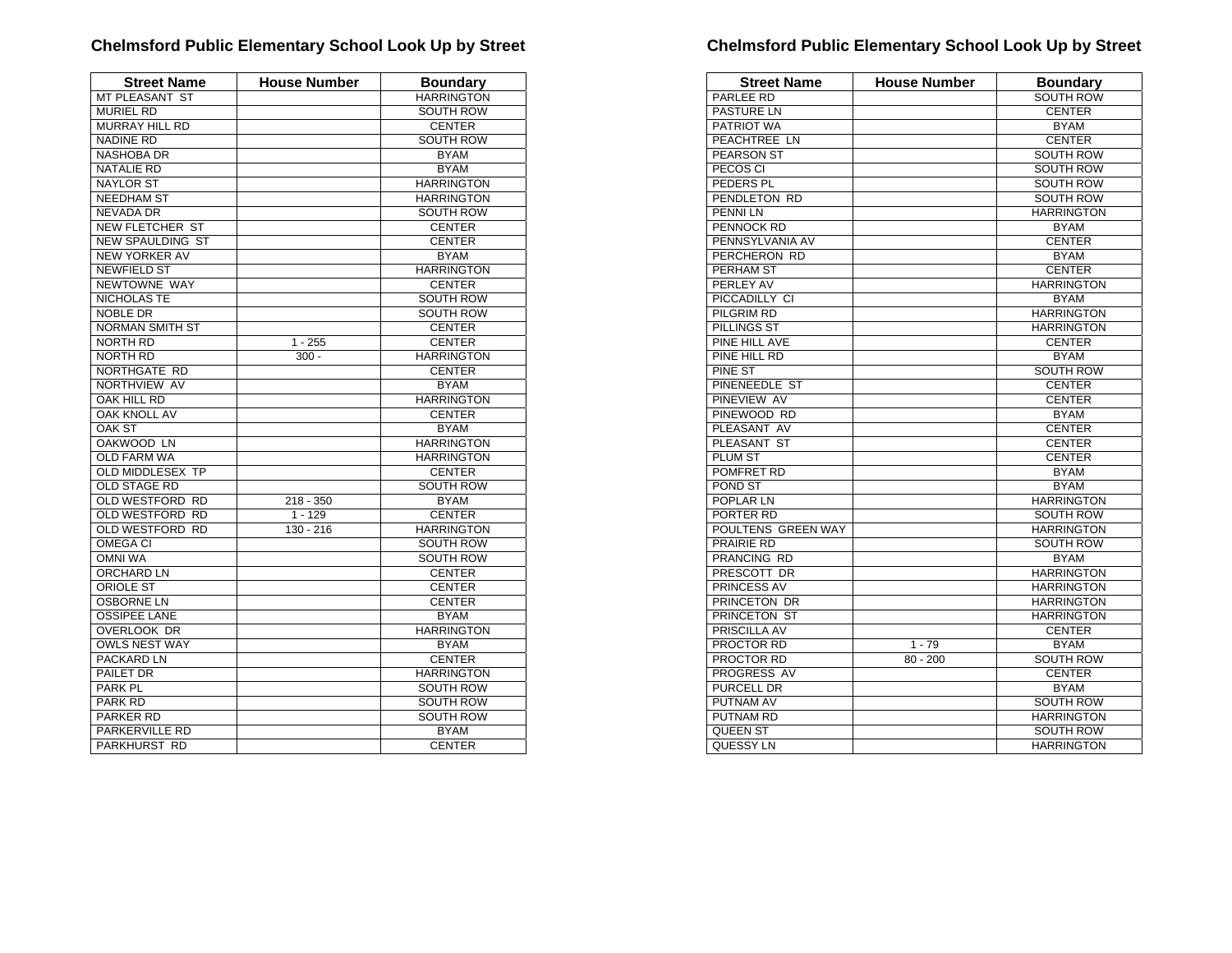| <b>Street Name</b>       | <b>House Number</b> | <b>Boundary</b>   |
|--------------------------|---------------------|-------------------|
| QUIGLEY AV               |                     | <b>HARRINGTON</b> |
| <b>RACK RD</b>           |                     | <b>BYAM</b>       |
| RADCLIFFE RD             |                     | <b>HARRINGTON</b> |
| RAINBOW AV               |                     | <b>CENTER</b>     |
| <b>RANCH RD</b>          |                     | SOUTH ROW         |
| <b>RANDALL RD</b>        |                     | <b>CENTER</b>     |
| <b>RAY HILL DR</b>       |                     | <b>BYAM</b>       |
| <b>RAYMOND RD</b>        |                     | <b>SOUTH ROW</b>  |
| <b>REGINA DR</b>         |                     | <b>SOUTH ROW</b>  |
| REID RD                  |                     | <b>BYAM</b>       |
| <b>RESEARCH PLACE</b>    |                     | <b>HARRINGTON</b> |
| <b>RHUM CI</b>           |                     | <b>HARRINGTON</b> |
| <b>RICHARDSON RD</b>     |                     | <b>HARRINGTON</b> |
| RIDGEWOOD RD             |                     | <b>HARRINGTON</b> |
| <b>RIO GRANDE DR</b>     |                     | <b>SOUTH ROW</b>  |
| <b>RIPLEY ST</b>         |                     | <b>HARRINGTON</b> |
| RIVERMEADOW DR           |                     | SOUTH ROW         |
| <b>RIVERNECK RD</b>      |                     | <b>CENTER</b>     |
| <b>ROAEN DR</b>          |                     | <b>HARRINGTON</b> |
| <b>ROBERT BIGELOW ST</b> |                     | <b>CENTER</b>     |
| ROBERTS ST               |                     | <b>SOUTH ROW</b>  |
| ROBIN HILL RD            |                     | <b>BYAM</b>       |
| <b>ROGERS RD</b>         |                     | <b>HARRINGTON</b> |
| <b>ROLLING GREEN LN</b>  |                     | <b>SOUTH ROW</b>  |
| ROOSEVELT ST             |                     | <b>HARRINGTON</b> |
| <b>ROSEMARY LN</b>       |                     | <b>SOUTH ROW</b>  |
| <b>ROY CLOUGH LN</b>     |                     | <b>CENTER</b>     |
| RUSSELL RD               |                     | <b>HARRINGTON</b> |
| RUTHELLEN RD             |                     | <b>SOUTH ROW</b>  |
| RUTLEDGE AV              |                     | <b>CENTER</b>     |
| SAMUEL RD                |                     | <b>SOUTH ROW</b>  |
| <b>SAN MATEO DR</b>      |                     | <b>SOUTH ROW</b>  |
| <b>SAN ROSA WAY</b>      |                     | <b>SOUTH ROW</b>  |
| <b>SANDRA DR</b>         |                     | <b>SOUTH ROW</b>  |
| <b>SANDS PL</b>          |                     | <b>SOUTH ROW</b>  |
| <b>SANFORD RD</b>        |                     | <b>CENTER</b>     |
| <b>SANTA FE RD</b>       |                     | <b>SOUTH ROW</b>  |
| <b>SARAH LN</b>          |                     | <b>BYAM</b>       |
| <b>SCHOFIELD RD</b>      |                     | <b>BYAM</b>       |
| <b>SCHOOL ST</b>         | $70 - 145$          | <b>BYAM</b>       |
| <b>SCHOOL ST</b>         | $1 - 69$            | <b>HARRINGTON</b> |
| <b>SCOTT DR</b>          |                     | <b>CENTER</b>     |
| <b>SCOTTY HOLLOW DR</b>  |                     | <b>HARRINGTON</b> |
| <b>SEARSLN</b>           |                     | <b>CENTER</b>     |
| <b>SECOND LN</b>         |                     | <b>BYAM</b>       |
| <b>SECOND ST</b>         |                     | <b>SOUTH ROW</b>  |

| <b>Street Name</b>        | <b>House Number</b> | <b>Boundary</b>   |
|---------------------------|---------------------|-------------------|
| <b>SENECA AV</b>          |                     | <b>CENTER</b>     |
| <b>SEVENTH AV</b>         |                     | <b>HARRINGTON</b> |
| <b>SEVENTH LN</b>         |                     | <b>BYAM</b>       |
| <b>SHANDEL DR</b>         |                     | <b>BYAM</b>       |
| <b>SHARON AV</b>          |                     | <b>HARRINGTON</b> |
| <b>SHAW ST</b>            |                     | <b>HARRINGTON</b> |
| SHEDD LN                  |                     | <b>CENTER</b>     |
| SHEEHAN LN                |                     | <b>BYAM</b>       |
| <b>SHEILA AV</b>          |                     | <b>HARRINGTON</b> |
| SHEPPARD LN               |                     | <b>CENTER</b>     |
| SHERMAN ST                |                     | <b>HARRINGTON</b> |
| <b>SHORE DR</b>           |                     | <b>HARRINGTON</b> |
| <b>SIERRA DR</b>          |                     | <b>SOUTH ROW</b>  |
| SINAI CI                  |                     | <b>CENTER</b>     |
| SINGLEFOOT RD             |                     | <b>BYAM</b>       |
| SIXTH AV                  |                     | <b>HARRINGTON</b> |
| <b>SIXTH LN</b>           |                     | <b>BYAM</b>       |
| <b>SKYVIEW DR</b>         |                     | <b>CENTER</b>     |
| <b>SLEEPER ST</b>         |                     | <b>HARRINGTON</b> |
| SLEIGH RD                 |                     | <b>BYAM</b>       |
| SMITH ST                  |                     | <b>CENTER</b>     |
| SMOKERISE DR              |                     | <b>SOUTH ROW</b>  |
| SOMERSET PL               |                     | <b>BYAM</b>       |
| <b>SONORA DR</b>          |                     | <b>SOUTH ROW</b>  |
| <b>SOUTH ROW ST</b>       |                     | <b>SOUTH ROW</b>  |
| SOUTHGATE RD              |                     | <b>CENTER</b>     |
| SOUTHWOOD DR              |                     | <b>SOUTH ROW</b>  |
| SPAULDING RD              |                     | <b>BYAM</b>       |
| <b>SPRAGUE AV</b>         |                     | <b>CENTER</b>     |
| <b>SPRING ST</b>          |                     | <b>HARRINGTON</b> |
| <b>SPRUCE ST</b>          |                     | <b>BYAM</b>       |
| <b>ST NICHOLAS AV</b>     |                     | <b>CENTER</b>     |
| <b>STAGE RD</b>           |                     | <b>SOUTH ROW</b>  |
| STARLIGHT AV              |                     | <b>CENTER</b>     |
| <b>STATE ST</b>           |                     | <b>SOUTH ROW</b>  |
| <b>STEARNS ST</b>         |                     | <b>CENTER</b>     |
| <b>STEDMAN ST</b>         |                     | <b>CENTER</b>     |
| <b>STEEPLE DR</b>         |                     | <b>BYAM</b>       |
| STERLING PL               |                     | <b>SOUTH ROW</b>  |
| <b>STEVENS ST</b>         |                     | <b>CENTER</b>     |
| STILLWATER DR             |                     | <b>SOUTH ROW</b>  |
| STONEGATE RD              |                     | <b>SOUTH ROW</b>  |
| STONEHILL RD              |                     | <b>HARRINGTON</b> |
| <b>STONY BROOK RD</b>     |                     | <b>HARRINGTON</b> |
| <b>STRAWBERRY HILL RD</b> |                     | <b>HARRINGTON</b> |
| <b>STROBEL LN</b>         |                     | <b>SOUTH ROW</b>  |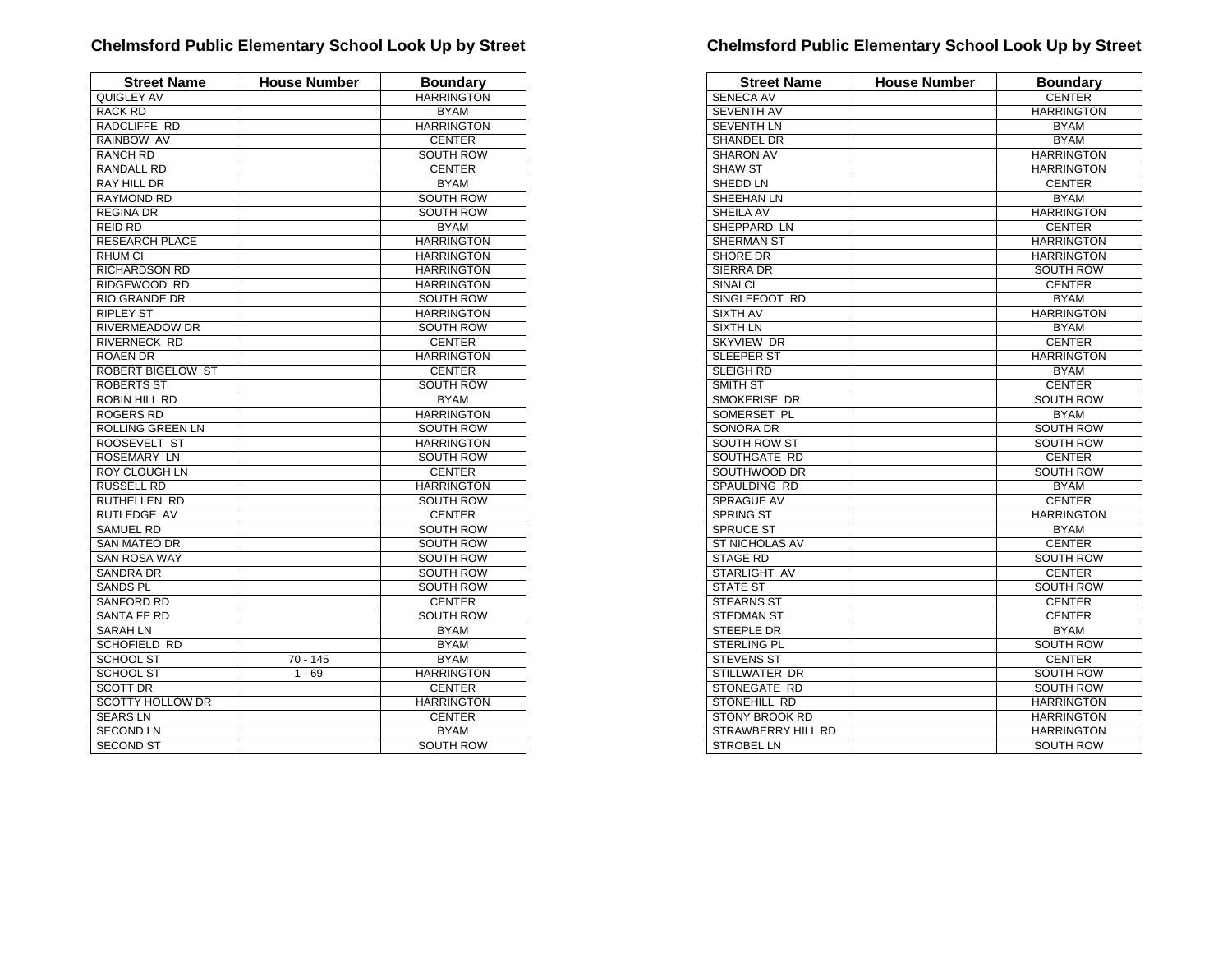| <b>Street Name</b>       | <b>House Number</b> | <b>Boundary</b>   |
|--------------------------|---------------------|-------------------|
| <b>STUART RD</b>         |                     | SOUTH ROW         |
| STURBRIDGE DR            |                     | <b>HARRINGTON</b> |
| <b>SUBWAY AV</b>         |                     | <b>CENTER</b>     |
| SUBWAY AV EXT            |                     | <b>CENTER</b>     |
| <b>SUGDEN LANE</b>       |                     | <b>HARRINGTON</b> |
| <b>SUMMER ST</b>         | $23 - 31$           | <b>CENTER</b>     |
| <b>SUMMER ST</b>         | $1 - 21$            | <b>SOUTH ROW</b>  |
| <b>SUMMIT AV</b>         |                     | <b>BYAM</b>       |
| <b>SUNRISE AV</b>        |                     | <b>CENTER</b>     |
| <b>SUNSET AV</b>         |                     | <b>CENTER</b>     |
| <b>SURREY LN</b>         |                     | <b>BYAM</b>       |
| <b>SUSAN AV</b>          |                     | <b>HARRINGTON</b> |
| <b>SWAIN RD</b>          |                     | <b>HARRINGTON</b> |
| SYCAMORE ST              |                     | <b>BYAM</b>       |
| <b>SYLVAN AV</b>         |                     | <b>CENTER</b>     |
| <b>TADMUCK RD</b>        |                     | <b>BYAM</b>       |
| <b>TALBOT LN</b>         |                     | <b>CENTER</b>     |
| <b>TANGLEWOOD DR</b>     |                     | <b>BYAM</b>       |
| <b>TECHNOLOGY DR</b>     |                     | <b>HARRINGTON</b> |
| <b>TEMI RD</b>           |                     | SOUTH ROW         |
| <b>THIRD AV</b>          |                     | <b>HARRINGTON</b> |
| THIRD ST                 |                     | SOUTH ROW         |
| <b>THOMAS DR</b>         |                     | <b>BYAM</b>       |
| <b>THOMAS WILLIAM WA</b> |                     | <b>CENTER</b>     |
| <b>THOREAU DR</b>        |                     | <b>BYAM</b>       |
| THORNTON LN              |                     | <b>BYAM</b>       |
| <b>TOBIN AV</b>          |                     | <b>HARRINGTON</b> |
| <b>TOLLCROSS RD</b>      |                     | SOUTH ROW         |
| <b>TOPEKA RD</b>         |                     | <b>SOUTH ROW</b>  |
| <b>TRACY RD</b>          |                     | <b>SOUTH ROW</b>  |
| <b>TRAILSIDE DR</b>      |                     | <b>SOUTH ROW</b>  |
| TREMONT RD               |                     | <b>HARRINGTON</b> |
| <b>TROTTING RD</b>       |                     | <b>BYAM</b>       |
| <b>TURNPIKE RD</b>       | $1 - 70$            | <b>CENTER</b>     |
| <b>TURNPIKE RD</b>       | $72 - 205$          | <b>SOUTH ROW</b>  |
| <b>TUTTLE RD</b>         |                     | <b>SOUTH ROW</b>  |
| <b>TWELFTH AV</b>        |                     | <b>HARRINGTON</b> |
| <b>TWISS RD</b>          |                     | <b>HARRINGTON</b> |
| <b>TYNGSBORO RD</b>      |                     | <b>HARRINGTON</b> |
| <b>TYNGSBOURGH RD</b>    |                     | <b>HARRINGTON</b> |
| UNIVERSITY LN            |                     | SOUTH ROW         |
| <b>UNNAMED</b>           |                     | <b>CENTER</b>     |
| <b>UNNAMED</b>           |                     | <b>HARRINGTON</b> |
| <b>VARNEY AV</b>         |                     | <b>HARRINGTON</b> |
| <b>VELVET LN</b>         |                     | <b>BYAM</b>       |
| <b>VIKEN DR</b>          |                     | <b>SOUTH ROW</b>  |

| <b>Street Name</b>     | <b>House Number</b> | <b>Boundary</b>   |
|------------------------|---------------------|-------------------|
| <b>VILLAGE VIEW RD</b> |                     | <b>CENTER</b>     |
| VINAL SQ               |                     | <b>HARRINGTON</b> |
| <b>VINCENT RD</b>      |                     | SOUTH ROW         |
| <b>VINEYARD LN</b>     |                     | <b>CENTER</b>     |
| <b>VIRGINIA LN</b>     |                     | <b>BYAM</b>       |
| WACO CI                |                     | <b>SOUTH ROW</b>  |
| <b>WAGONTRAIL RD</b>   |                     | <b>BYAM</b>       |
| <b>WALNUT RD</b>       |                     | <b>BYAM</b>       |
| <b>WALTERS ST</b>      |                     | <b>CENTER</b>     |
| <b>WARD WA</b>         |                     | <b>HARRINGTON</b> |
| <b>WARREN AV</b>       |                     | SOUTH ROW         |
| <b>WARWICK DR</b>      |                     | <b>BYAM</b>       |
| <b>WASHINGTON ST</b>   |                     | <b>HARRINGTON</b> |
| <b>WATERFORD PL</b>    |                     | <b>HARRINGTON</b> |
| <b>WATERSHED LN</b>    |                     | SOUTH ROW         |
| <b>WATT TE</b>         |                     | <b>CENTER</b>     |
| <b>WAVERLY AV</b>      |                     | <b>CENTER</b>     |
| <b>WEDGEWOOD DR</b>    |                     | <b>BYAM</b>       |
| <b>WELLMAN AV</b>      |                     | <b>HARRINGTON</b> |
| <b>WELLS FARGO RD</b>  |                     | <b>SOUTH ROW</b>  |
| <b>WESLEY ST</b>       |                     | <b>HARRINGTON</b> |
| <b>WESTCHESTER RD</b>  |                     | <b>HARRINGTON</b> |
| <b>WESTERN AV</b>      |                     | <b>HARRINGTON</b> |
| <b>WESTFORD ST</b>     | $101 - 250$         | <b>BYAM</b>       |
| <b>WESTFORD ST</b>     | $1 - 100$           | <b>CENTER</b>     |
| <b>WESTLAND AV</b>     |                     | <b>CENTER</b>     |
| <b>WESTVIEW AV</b>     |                     | <b>BYAM</b>       |
| <b>WHIPPLETREE RD</b>  |                     | <b>BYAM</b>       |
| WIEDE ST               |                     | <b>HARRINGTON</b> |
| <b>WIGGIN ST</b>       |                     | <b>CENTER</b>     |
| <b>WIGHTMAN ST</b>     |                     | <b>HARRINGTON</b> |
| <b>WILDES RD</b>       |                     | SOUTH ROW         |
| WILDWOOD ST            |                     | <b>CENTER</b>     |
| <b>WILLIS DR</b>       |                     | <b>HARRINGTON</b> |
| <b>WILSON LN</b>       |                     | <b>HARRINGTON</b> |
| <b>WILSON ST</b>       |                     | <b>CENTER</b>     |
| <b>WINDSOR ST</b>      |                     | <b>BYAM</b>       |
| WINSLOW RD             |                     | <b>BYAM</b>       |
| <b>WINTER ST</b>       |                     | SOUTH ROW         |
| WOOD ST                |                     | <b>HARRINGTON</b> |
| <b>WOODBINE ST</b>     |                     | <b>CENTER</b>     |
| WOODHEAD RD            |                     | <b>SOUTH ROW</b>  |
| WOODLAWN AV            |                     | <b>CENTER</b>     |
| WOODLOT LN             |                     | <b>BYAM</b>       |
| <b>WORTHEN ST</b>      |                     | <b>CENTER</b>     |
| <b>WOTTON ST</b>       |                     | <b>HARRINGTON</b> |